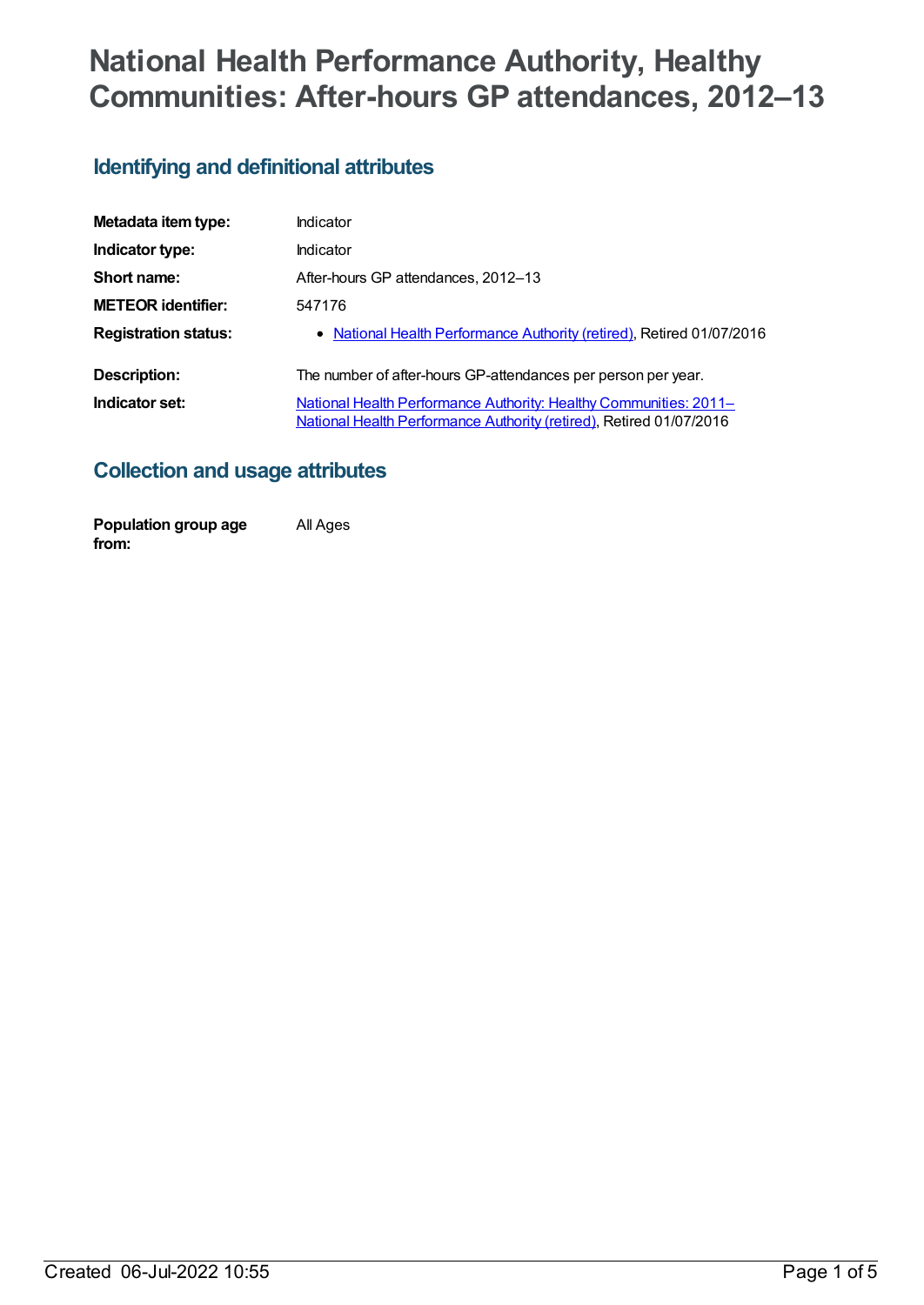**Computation description:** GP after-hours attendances are Medicare benefit-funded after-hours patient/doctor encounters, such as visits and consultations, for which the patient has not been referred by another doctor. They include urgent and non-urgent non-referred attendances.

> Relevant non-referred Medicare Benefits Schedule (MBS) items used in this indicator are:

For urgent attendances after hours, all items in MBS Group A11 (Urgent attendance after hours).

For non-urgent attendances after hours, all items in MBS Groups A22 (General practitioner attendances to which no other item apples) and A23 (other nonreferred after hours attendances to which no other item applies).

Rates directly age-standardised to the 2001 Australian population.

Total services (attendances/visits – source MBS claims data).

Total Estimated Resident Population (ERP) as supplied by the ABS.

In undertaking age standardisation of MBS data, the age of each person was determined from the last MBS service of any type, processed by the Department of Human Services in 2012–13. All MBS services for each individual processed in 2012–13, were attributed to the age in question.

For MBS data, Medicare Local and SA3 were determined having regard to the enrolment postcode for each person from the last MBS service of any type, processed by the Department of Human Services in 2012–13. All MBS services for each individual processed in 2012–13, were attributed to the postcode in question.

MBS postcode level data were allocated to Medicare Local and SA3 regions using concordance files provided by ABS.

Numerator based on Medicare (MBS) data provided by Department of Health for the financial year of processing, 2012–13.

Denominator data – Estimated Resident Population at 30 June 2012 provided by ABS.

Presented per person.

Before MBS data are published by NHPA all confidential data cells are suppressed.

The current definition of confidential data is as follows:

- For number of MBS services:
	- if number of services is less than 6 or
	- $\circ$  if number of services is equal to or greater than 6 but
		- one provider provides more than 85% of services or two providers provide more than 90% of services or
		- one patient receives more than 85% of services or two patients receive more than 90% of services.
- If data on number of services is confidential, corresponding data on other measures such as MBS benefit paid is also regarded as confidential.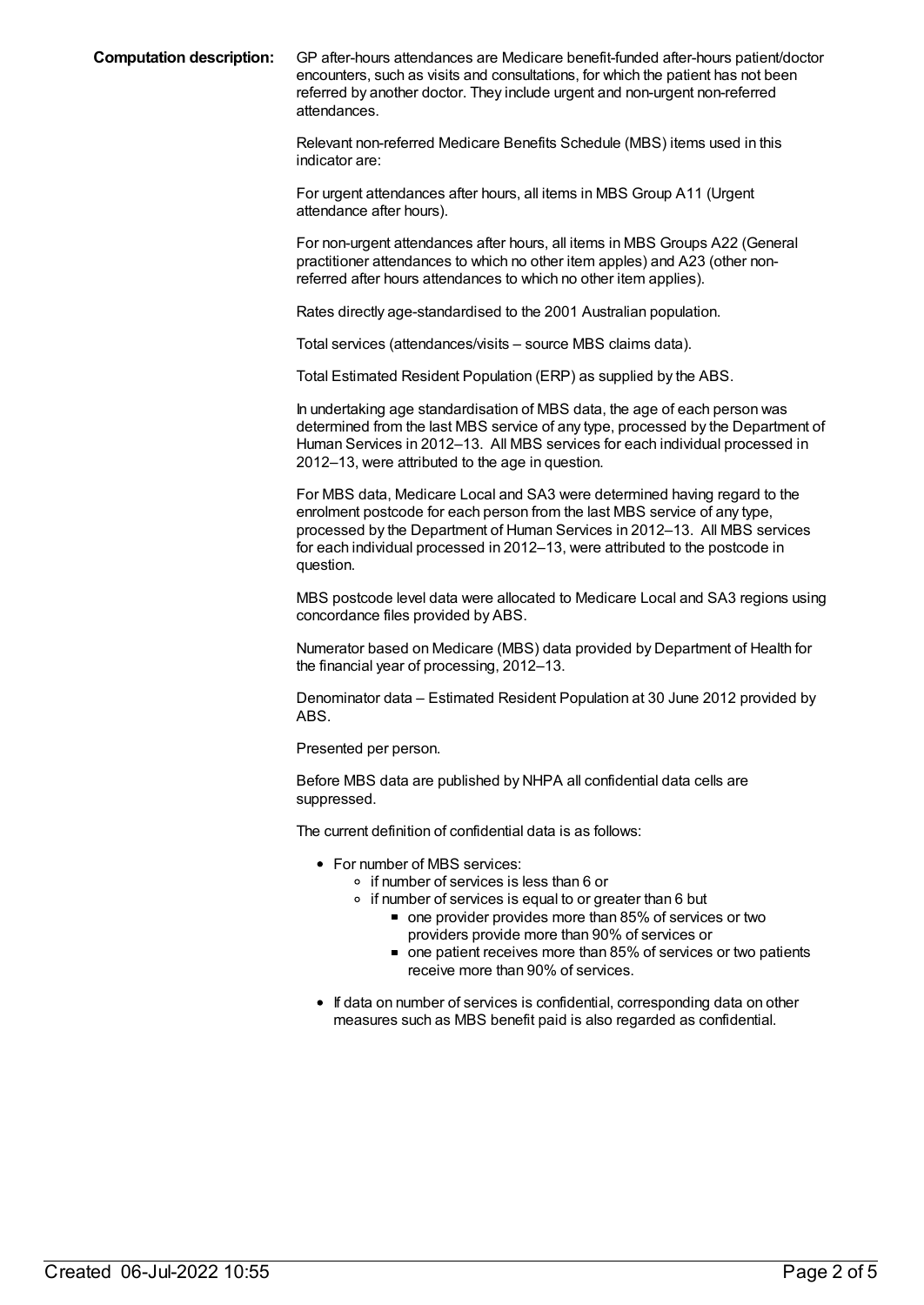| <b>Computation:</b>             | (Numerator + Denominator)                                                                        |
|---------------------------------|--------------------------------------------------------------------------------------------------|
|                                 | Number of after-hours GP attendances per person (crude and age-standardised)                     |
|                                 | After-hours GP attendances 2012-13                                                               |
|                                 | After-hours GP attendances, age standardised 2012-13                                             |
|                                 | After-hours GP attendances variation within Medicare Locals 2012-13                              |
|                                 | After-hours GP attendances variation within Medicare Locals, age standardised<br>$2012 - 13$     |
| <b>Numerator:</b>               | Number of after-hours GP attendances claimed through the Medicare Benefits<br>Schedule.          |
| <b>Numerator data elements:</b> | Data Element / Data Set-                                                                         |
|                                 | Person-age, total years N[NN]                                                                    |
|                                 | <b>Data Source</b>                                                                               |
|                                 | <b>Medicare (MBS) data</b>                                                                       |
|                                 | Guide for use                                                                                    |
|                                 | Data source type: Administrative by-product data                                                 |
|                                 | Data Element / Data Set                                                                          |
|                                 | Address-Australian postcode, Australian postcode code (Postcode datafile)<br>{NNNN}              |
|                                 | Data Source                                                                                      |
|                                 | Medicare (MBS) data                                                                              |
|                                 | Guide for use                                                                                    |
|                                 | Data source type: Administrative by-product data                                                 |
|                                 | Data Element / Data Set                                                                          |
|                                 | Person-General Practitioner MBS out of hours health assessment indicator,<br>yes/no code N       |
|                                 | <b>Data Source</b>                                                                               |
|                                 | Medicare (MBS) data                                                                              |
|                                 | Guide for use                                                                                    |
|                                 | Data source type: Administrative by-product data.<br>A count of Yes's is used for the numerator. |
| Denominator:                    | Total estimated resident population (ERP) of Australia at 30 June 2012                           |
| Denominator data                | Data Element / Data Set-                                                                         |
| elements:                       | Person-estimated resident population of Australia, total people N[N(7)]                          |
|                                 | Data Source                                                                                      |
|                                 | ABS Estimated resident population (total population)                                             |
|                                 | Guide for use                                                                                    |
|                                 | Data source type: Census based plus administrative by-product data                               |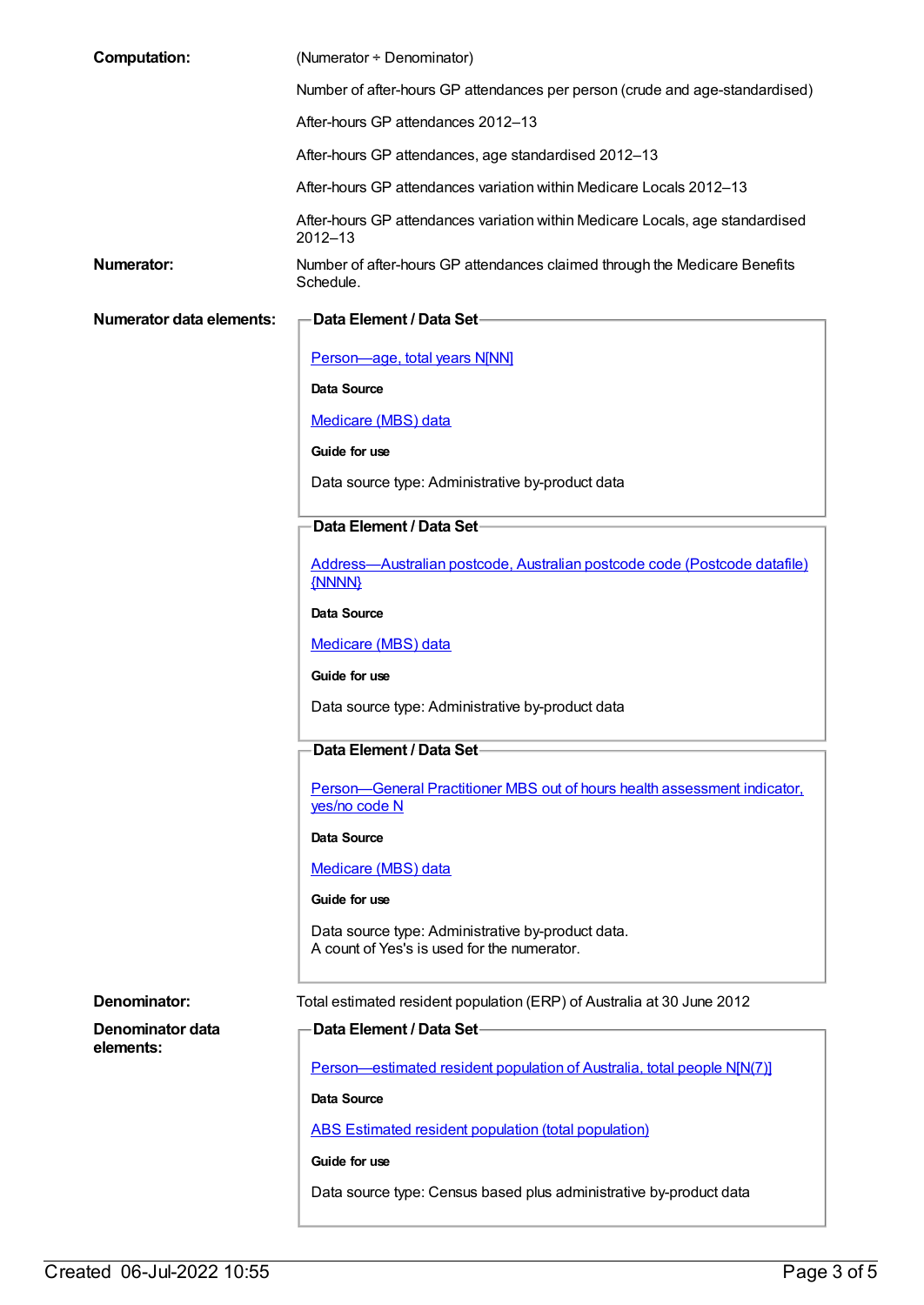| Disaggregation:                         | By Medicare Local catchments, Medicare Local peer groups and Statistical Area 3<br>(SA3)   |
|-----------------------------------------|--------------------------------------------------------------------------------------------|
| <b>Disaggregation data</b><br>elements: | Data Element / Data Set-<br>Address-statistical area, level 3 (SA3) code (ASGS 2011) NNNNN |
|                                         | <b>Data Element / Data Set-</b>                                                            |
|                                         | Administrative health region-Medicare Local identifier, code AANNN                         |
|                                         | <b>Data Element / Data Set-</b>                                                            |
|                                         | Administrative health region-Medicare Local peer group, code N                             |

## **Representational attributes**

| <b>Representation class:</b> | Rate   |
|------------------------------|--------|
| Data type:                   | Real   |
| Unit of measure:             | Person |
| Format:                      | NNNN N |
|                              |        |

## **Indicator conceptual framework**

| <b>Framework and</b> | <b>PAF-Equity of access</b> |
|----------------------|-----------------------------|
| dimensions:          |                             |

#### **Data source attributes**

| Data sources:                    | <b>Data Source</b>                                                           |
|----------------------------------|------------------------------------------------------------------------------|
|                                  | ABS Estimated resident population (total population)                         |
|                                  | Frequency                                                                    |
|                                  | Quarterly                                                                    |
|                                  | <b>Quality statement</b>                                                     |
|                                  | ABS Estimated resident population (total population), QS                     |
|                                  | Data custodian                                                               |
|                                  | <b>Australian Bureau of Statistics</b>                                       |
|                                  | <b>Data Source</b>                                                           |
|                                  | Medicare (MBS) data                                                          |
|                                  | Frequency                                                                    |
|                                  | Annually                                                                     |
|                                  | Data custodian                                                               |
| <b>Accountability attributes</b> | Department of Health                                                         |
| <b>Reporting requirements:</b>   | National Health Performance Authority-Performance & Accountability Framework |